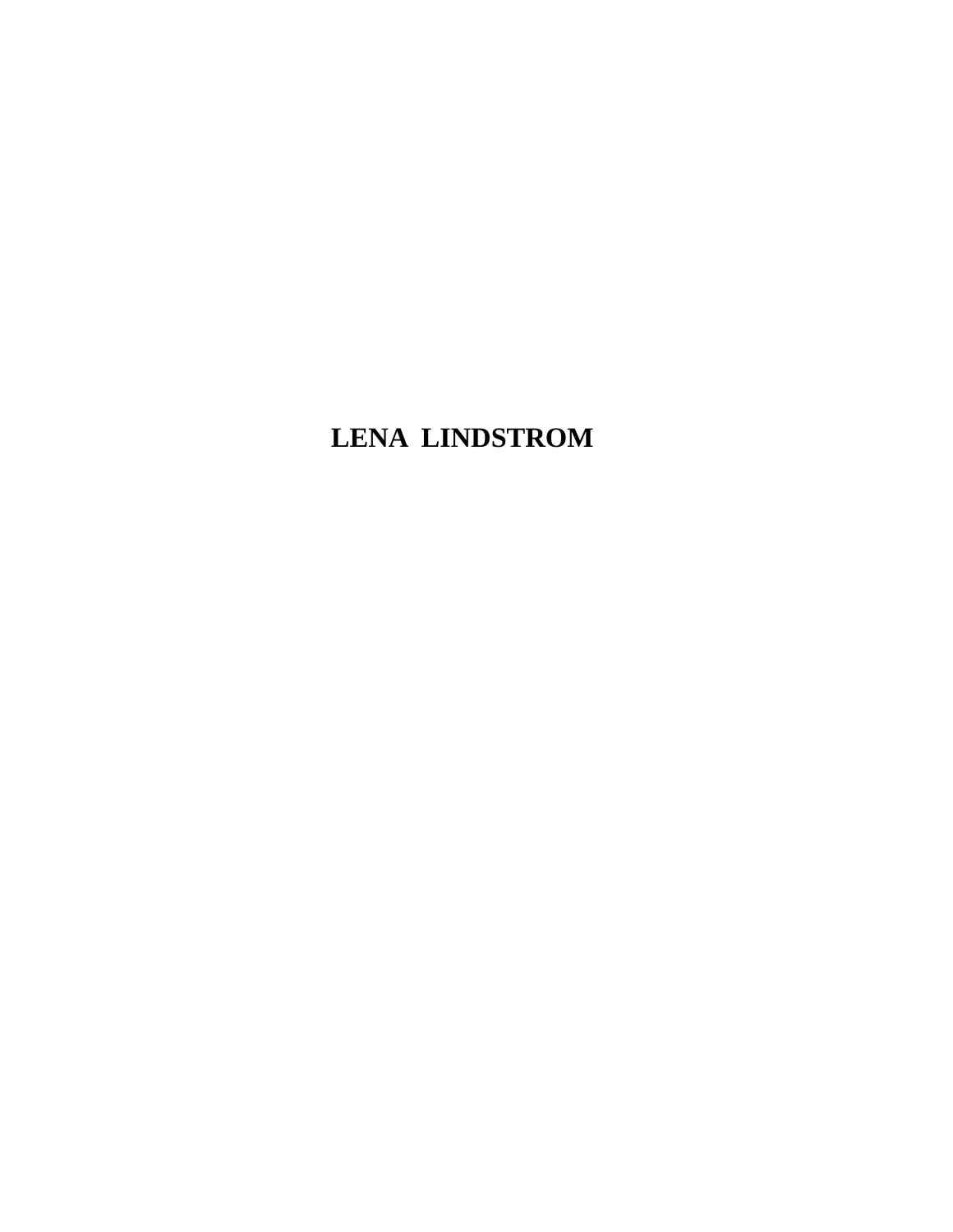Special Joint Committee on Physician Assisted Dying Parliament of Canada 111 Wellington St. Ottawa, ON K1A 0A9

February 20, 2016

Dear Sir/ Madame:

I would like to share some of my thoughts with you as you consider what legislative framework will be put forward to your parliamentary colleagues in preparation for the coming legalization of physician assisted dying in Canada.

I was extremely impressed by the recommendations of the Provincial and Territorial Expert Advisory Group, and hope the compassionate and carefully considered guidance provided by this expert panel may serve as a foundation for your own deliberations on the matter.

The most indispensable aspect of the Expert Advisory Group's recommendations was not only that they respected the SCC ruling, but that they completely avoided discrimination against any identifiable group within our society by focusing on an individual's competence to provide fully informed consent, thereby ensuring that each Canadian is treated fairly and equally.

The Advisory Group successfully resisted pressure from special interest groups to prevent access, or introduce extra barriers to this essential medical service, for already stigmatized populations within our society, such as the disabled or those with mental health issues.

Of course, unless a physically disabled person also suffers from mental challenges which leave them incapable of giving informed consent, it is completely offensive to suggest they not have the same right to decide about their own life and death as the rest of us.

Similarly, unless a mental health condition renders an individual incompetent there is absolutely no excuse for denying them access to end of life choice. Society would never seek to override the free choice of such a competent individual regarding any other health decision (including the provision/cessation of life sustaining care). Access to PAD is no different. *The patient is either competent to make decisions for themselves, or they are not.* Let us adhere to this objective and well established assessment modality, rather than pander to the prejudice which already effects this marginalized group of Canadians (i.e. the misinformed and derogatory notion that they don't have any idea what they want, or what is best for them, or that they are all incapable of reasoned rational thought).

The SCC carefully made no differentiation between mental and physical suffering, which they clearly could have chosen to do, had they believed it to be consistent with our constitution. It is not. Suffering from constant mental agony is just as horrific for many patients as suffering from physical pain. The ignorance that surrounds this issue is also based on the incorrect belief that mental illness is somehow easier to treat than physical illness.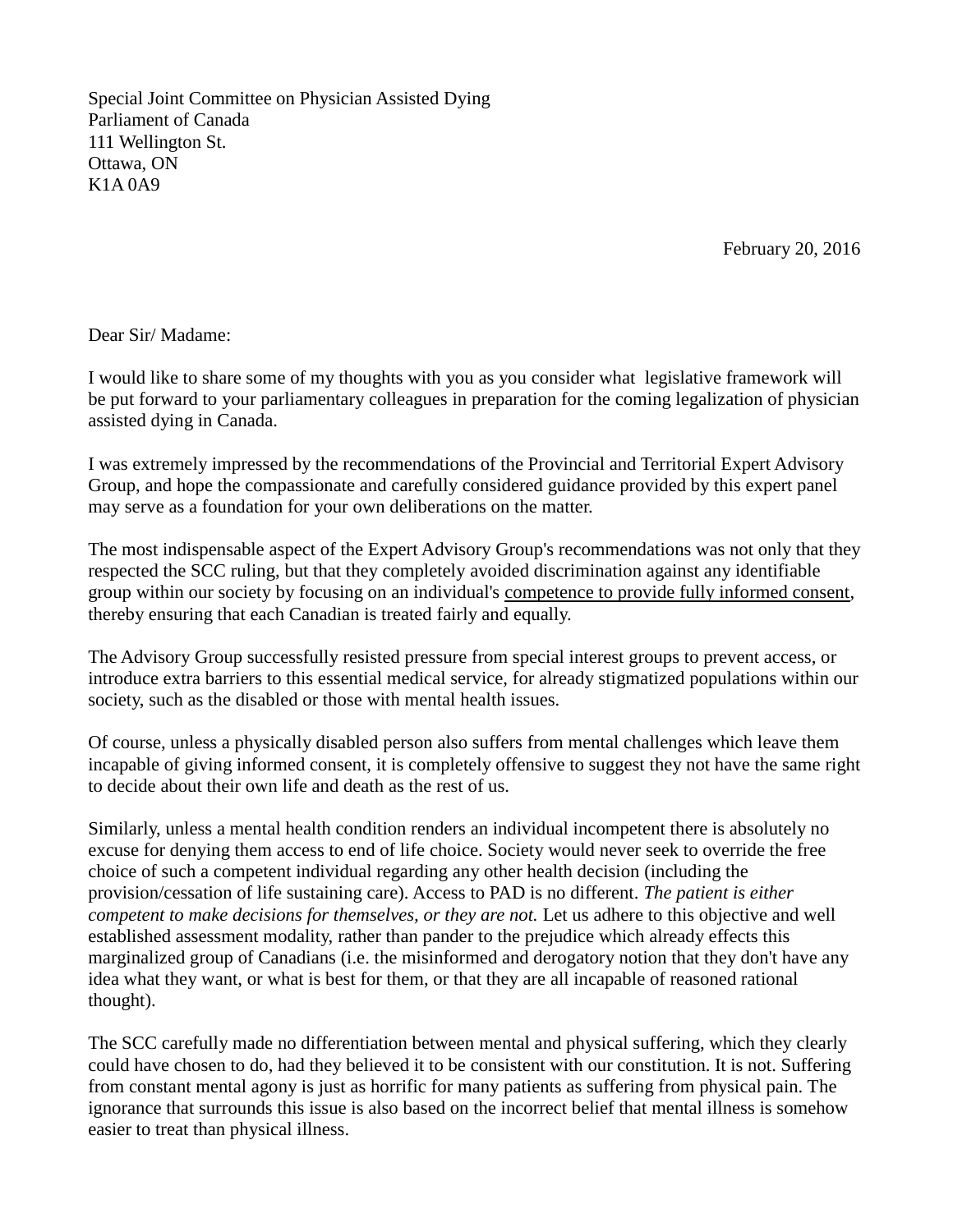If one looks at depression, for instance, while almost everyone with the condition is fully capable of informed consent, their mood disorder can usually not be treated successfully by medication. Less than one third of patients remit, and that remission is rarely enduring, despite suggestions to the contrary by pharmaceutical interests and the physicians who prescribe antidepressant drugs for a living (1, 2).

The long-term success rate for any type of 'talk therapy' is similarly dismal, but as the scientific method cannot be used to assess these treatments (as 'sham' therapy is rightly considered unethical) the placebo effect cannot be ruled out as the cause of any reported improvement.

Unfortunately, depression is often a persistent and recurrent illness which causes untold suffering for those afflicted.

As suffering is a very subjective experience, and we can never accurately assess others' pain, *only the person in question can possibly decide when they have had enough*, and that is equally true with regards to mental or physical suffering. A significant proportion of those with mental illness face a life of chronic unbearable mental pain, treatments lacking in efficacy, or the drugs causing side-effects which are almost as hard to bear as the disease itself (and which can be permanent even after cessation of treatment). It would therefore be both cruel and discriminatory to deny or restrict access to PAD for competent individuals enduring persistent illness of this sort.

I also would like to comment on the fact that the SCC purposely did not define the term 'adult' in their ruling, allowing for the possibility of mature minors, who are often involved in other decisions about their health care, to have access to PAD if they are judged competent to do so. While our society does use arbitrary age limits to determine less important rights (like the right to purchase alcohol, for instance), such an approach is obviously not appropriate when it comes to PAD.

We could not possibly seek to determine when exactly each Canadian youth is mature enough to drink alcohol. It would be entirely impractical, even though we understand that setting arbitrary age limits will always strand certain individuals on the wrong side of the line. I think, for example, that we can all conjure up the image of a sixteen year old boy who should never be given the keys to an automobile, drivers license notwithstanding.

However, for the very few youth who meet all other criteria for PAD, I submit that we have a responsibility to look at each case individually and make use of the competence assessment procedures already well defined within the practice of medicine. I am not any more enthusiastic about torturing children to death against their will than I am about doing the same thing to adults. It is unconscionable.

Another worry regarding the new legislation is that it will fail to provide a level of access that truly respects the SCC ruling. Therefore, not only do I beseech you to refuse to treat certain identifiable groups within our society differently in respect to the requirements they must fulfil to choose PAD, I am also concerned about more practical matters of provision.

Many Canadians cannot get a family doctor at all, and yet some expect that a candidate for PAD not only find a GP willing to grant them their rights, but then find a *second* willing physician. This is not necessary for other patient decisions (i.e. choosing palliative sedation, electing to stop chemotherapy, etc.), so why should it be different when somebody chooses PAD? Based on the availability of physicians, and the significant number who will refuse to put their patient's wishes before their own, I feel it is likely that requiring a second doctor to agree to the patient's request will constitute an